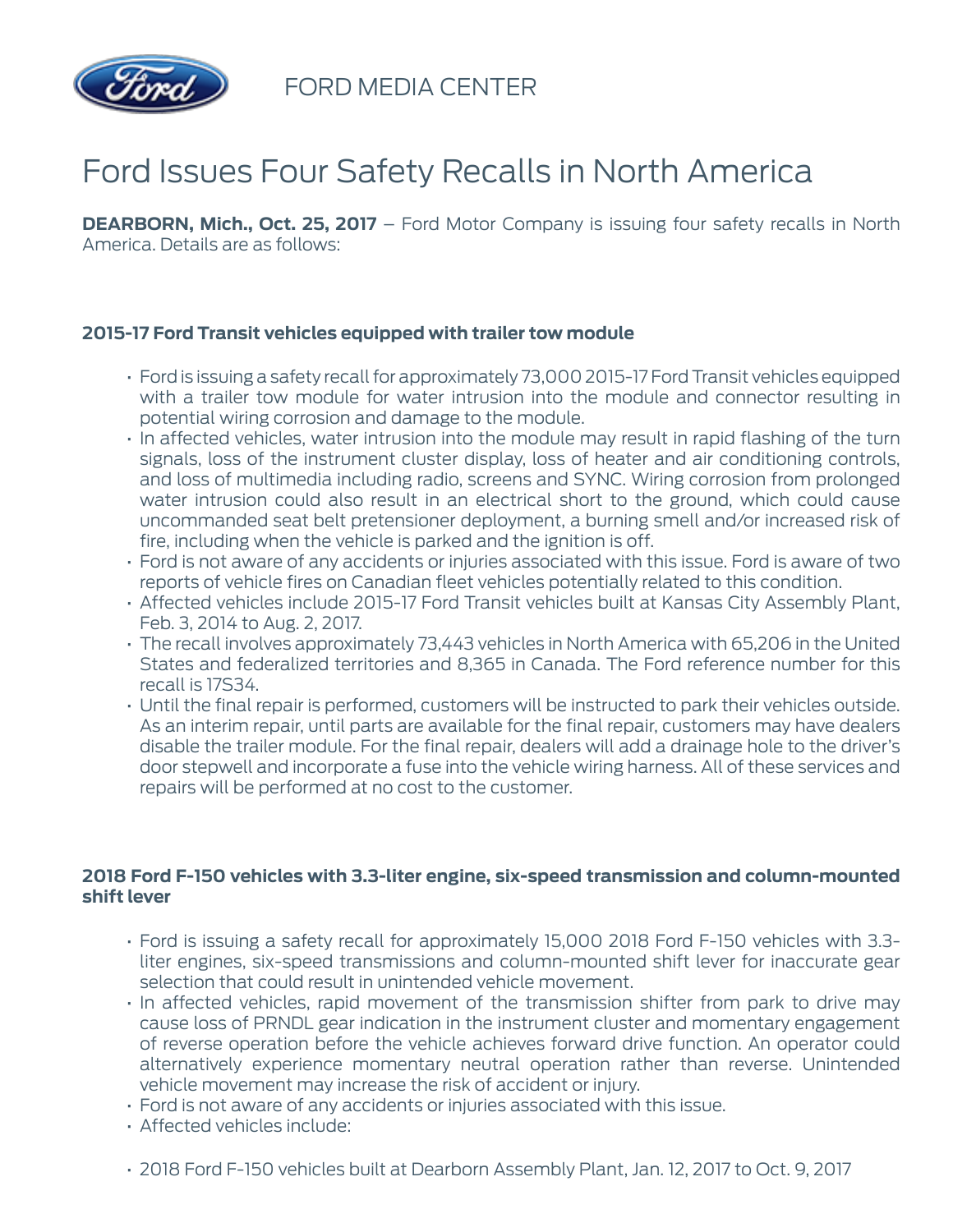- 2018 Ford F-150 vehicles built at Kansas City Assembly Plant, Jan. 30, 2017 to Oct. 9, 2017
- The recall involves approximately 15,031 vehicles in North America with 12,429 in the United States and federalized territories, 2,023 in Canada and 579 in Mexico. The Ford reference number for this recall is 17S35.
- Dealers will reprogram the powertrain control module with the latest level calibration software at no cost to the customer. Prior to completion of repairs, customers and dealers will be instructed to carefully shift into the desired gear and confirm intended gear selection in the PRNDL instrument cluster display.

#### **2017 Ford F-150 vehicles with 10-speed automatic transmission**

- Ford is issuing a safety recall for approximately 15,000 2017 Ford F-150 vehicles with 10-speed automatic transmissions for an inability to shift the transmission using the shift lever.
- In affected vehicles, the pin attaching the transmission shift linkage to the transmission may come out. If this happens, movement of the shift lever by the driver will not change the transmission gear, which will remain in the gear it was in when the pin came out regardless of the position of the shift lever. The shifter indicator could display inaccurate information and the key can be removed even if the vehicle is not in park; however, a warning chime will sound and a message will be displayed in the instrument cluster indicating "Transmission not in park." If the transmission is not in the park or neutral position, the driver would not be able to restart the vehicle. If a vehicle cannot be shifted to park and the parking brake is not applied, unintended vehicle movement may occur, increasing the risk of a crash.
- Ford is not aware of any accidents or injuries associated with this issue.
- Affected vehicles include:
- 2017 Ford F-150 vehicles built at Kansas City Assembly Plant, Sept. 16, 2016 to Aug. 9, 2017
- 2017 Ford F-150 vehicles built at Dearborn Assembly Plant, Aug. 23, 2016 to July 2, 2017
- The recall involves approximately 14,952 vehicles in North America, including 11,783 in the United States and federalized territories, 3,169 in Canada and 701 in Mexico. The Ford reference number for this recall is 17S36.
- Dealers will remove the roll pin and replace it with an updated part at no cost to the customer. Prior to getting their vehicle repaired, customers and dealers will be instructed to make sure the parking brake is applied whenever the vehicle is parked.

## **2018 Ford F-150 vehicles with 3.5-liter engine**

- Ford is issuing a safety recall for approximately 30 2018 Ford F-150 vehicles with 3.5-liter engines for possible loss of motive power and engine failure.
- In affected vehicles, certain cylinder heads manufactured for 3.5-liter engines are missing machined holes intended to supply lubrication to the camshaft-bearing journals. Lack of proper camshaft lubrication will result in premature engine failure and loss of motive power without warning while driving, increasing the risk of accident or injury.
- Ford is not aware of any accidents or injuries associated with this issue.
- Affected vehicles include:
- 2018 Ford F-150 vehicles built at Dearborn Assembly Plant, Sept. 3-16, 2017
- 2018 Ford F-150 vehicles built at Kansas City Assembly Plant, Sept. 5-17, 2017
- The recall involves approximately 30 vehicles in North America with 22 in the United States and federalized territories, seven in Canada and one in Mexico. The Ford reference number for this recall is 17S37.